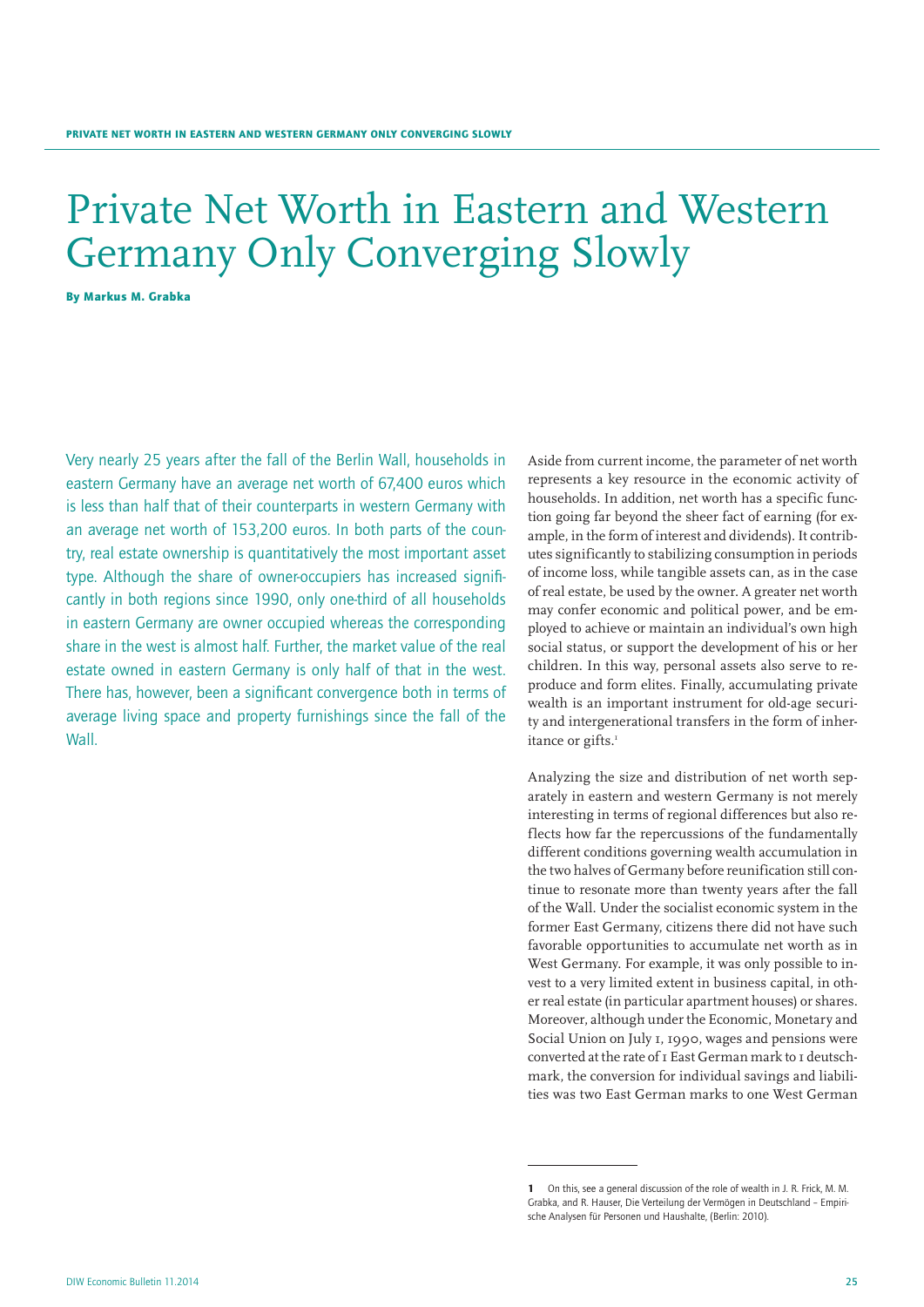#### Average Net Worth of Households

In 1,000 euros



*1 Eastern Germany 2013 including Berlin (West).*

*Sources: H. Stein, Anatomie der Vermögensverteilung – Ergebnisse der Einkommens- und Verbrauchsstichproben 1983-1998, Berlin, 2004; Ammermüller et al. "Entwicklung und Verteilung"; Federal Statistical Office, "Wirtschaftsrechnungen. Einkommens- und Verbrauchsstichprobe. Geld und Immobilienvermögen sowie Schulden privater Haushalte," 15(2) (2014).*

Net worth in households in western Germany over twice as much as in eastern Germany.

© DIW Berlin

deutschmark.2 Since reunification, the labor market in eastern Germany has been marked by migration, a lower wage level compared to western Germany,<sup>3</sup> and a higher risk of unemployment in general, all of which negatively impacts the accumulation of assets due to the lower and more irregular flow of income streams.

In this study, the net worth of households<sup>4</sup> is described in the following by reference to data published in the German Federal Statistical Office's Income and Expenditure Survey (Einkommens- und Verbrauchsstichprobe, EVS), and supplemented by the findings of the Socio-Econom-

ic Panel (SOEP)<sup>5</sup>, a panel surveyed conducted by TNS Infratest Sozialforschung (see box).6

# Creeping Convergence of Net Worth in Eastern and Western Germany

In 1993, expressed as a mean, the average net worth of all households in western Germany amounted to 126,600 euros (see Figure 1). By 2003, this figure had risen to 148,800 euros, though in the wake of the financial market crisis it fell to 142,700 euros in 2008. By 2013, a new increase was observed with the figure rising to 153,200 euros. In general, the figures for net worth in eastern Germany are significantly lower. In 1993, households in eastern Germany had a net worth of just 38,400 euros, representing only 30 percent of the comparative figure for western Germany. In the period up to 2013, net worth in eastern Germany grew significantly by 75 percent to 67,400 euros yet, despite this increase, households in eastern Germany still only had assets amounting to 44 percent of households in the west.7 Hence, while net worth in western Germany has increased by around one-fifth since 1993, it has risen in eastern Germany by three-quarters. Nonetheless, even almost 25 years after German reunification, the long-term differences in wealth acquisition and asset growth in the post-war years determined by the conditions in both former German states still have a lasting impact on current inequalities in net worth in these two regions of present day Germany.

# Real Estate and Property Quantitatively the Most Important Asset Type in Both Parts of Germany

Separate detailed information on the asset portfolio of households in eastern and western Germany is only available for the years 2003 to 2013 (see table). According to this data, real estate and property holdings form

<sup>5</sup> The SOEP is a representative longitudinal study of households conducted every year since 1984 in western Germany and since 1990 in eastern Germany, see G. G. Wagner, J. Göbel, P. Krause, R. Pischner, and I. Sieber, "Das Sozio-oekonomische Panel (SOEP): Multidisziplinäres Haushaltspanel und Kohortenstudie für Deutschland – Eine Einführung (für neue Datennutzer) mit einem Ausblick (für erfahrene Anwender)," AStA Wirtschafts- und Sozialstatistisches Archiv, vol 2, no. 4, (2008): 301–328.

<sup>6</sup> Analyses of the development of wealth inequality can be found in M. M. Grabka and C. Westermeier, "Persistently High Wealth Inequality in Germany," DIW Economic Bulletin, no. 6 (2014): 151–165.

<sup>7</sup> This figure may well be reduced further if business assets, which are not included in the EVS, are taken into account, since in particular the proportion of small and medium-sized enterprises with the requisite business assets is significantly higher in western Germany than in eastern Germany. Here, the former socialist economic structure of East Germany continues to negatively impact household wealth over the long term.

<sup>2</sup> Savings differentiated by age could be directly converted 1:1 (2,000 East German marks per child up to 14 years old; 4,000 East German marks for people up to 59 years old, and 6,000 East German marks for those aged 60 and over).

<sup>3</sup> See J. Ragnitz, "Regionale Lohnunterschiede in Deutschland," ifo Dresden berichtet, no. 2 (2012): 26–32.

<sup>4</sup> Hence, people living in institutional households such as student dormitories or retirement homes are not included.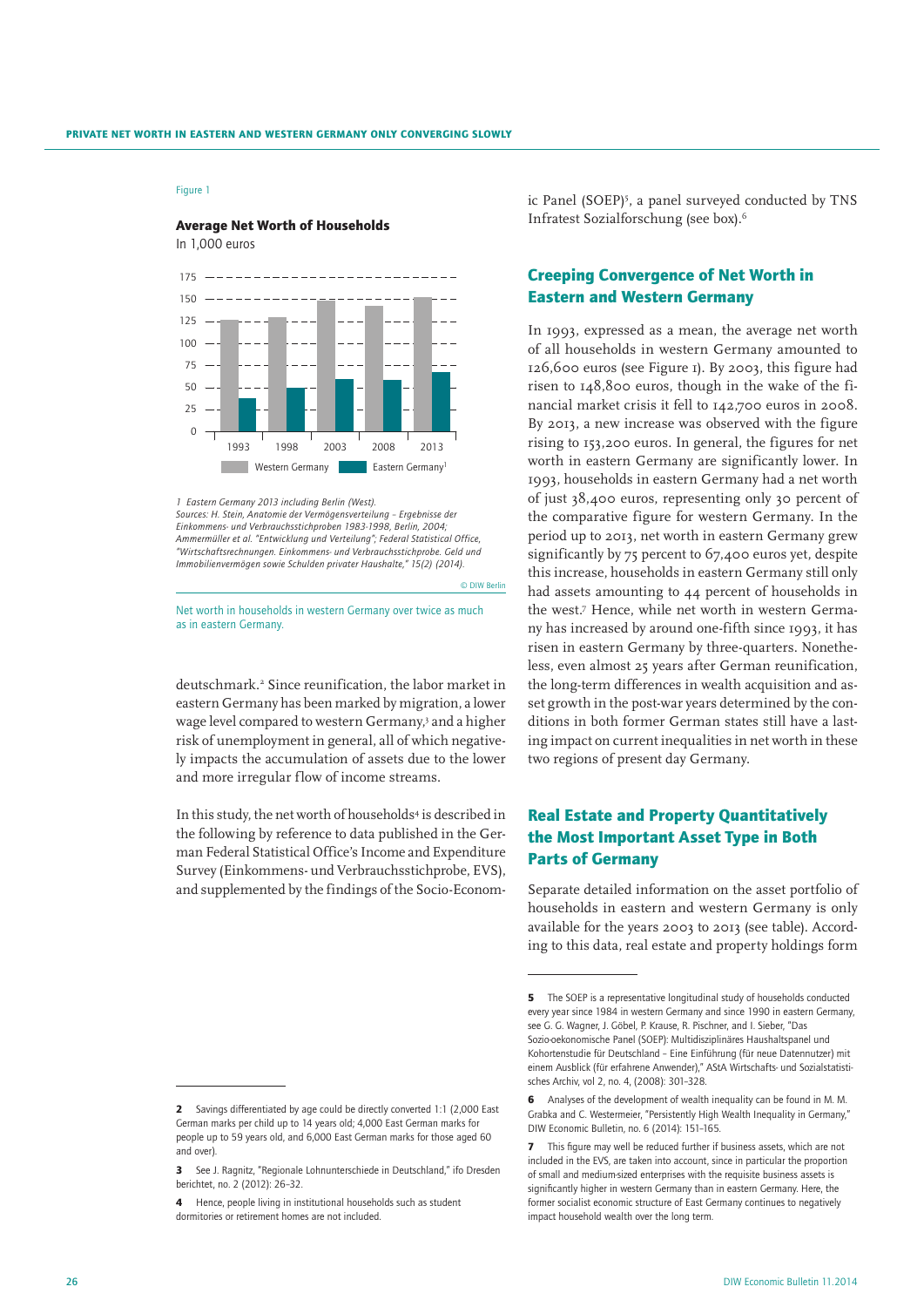## Box

## Measuring Net Worth in the Income and Expenditure Survey (EVS)

Since 1962/63, the EVS survey has been conducted in Germany every five years. Data on net worth in eastern Germany have been available since 1993. The last survey was conducted in 2013. The Income and Expenditure Survey includes the following asset components: owner-occupied and other real estate (including items such as undeveloped building land, holiday and weekend apartments), financial assets (bank accounts, savings or mortgage bonds, shares or investment certificates, life insurance or private pension insurance, building loan agreements), consumer loans, education and training loans, and mortgages. To obtain total net worth, the figure relevant in welfare economics, liabilities are deducted from the total gross worth. Buisness assets, which are especially sensitive in distribution, are not surveyed; also not surveyed are valuables such as gold bars, jewelry, antiques, or art objects, the value of household goods, as well as the value of vehicles. Moreover, this definition of net worth does not include the entitlements to various old-age security systems which are, in any case, difficult to ascertain (statutory pension insurance, occupational pension, pension plan from occupational groups).<sup>1</sup>

Aside from not surveying important asset components, the EVS has other methodological weaknesses as well. For example, since the EVS is not a random sample, but a quota sample, the findings only have a limited representative value; this is evident, among other things, in the insufficient inclusion of people with migrant backgrounds. Using the EVS data, it is not possible to make statements on households with larger net

worth since the survey applies an "upper cut-off threshold"2 excluding households with particularly high incomes. The correlation, however, is particularly strong between high incomes and high net worth. In addition, the EVS underestimates liabilities from consumer loans.<sup>3</sup> Taking the Bundesbank statistics as a benchmark, the data capture rate for liabilities is under 30 percent which leads, all other things being equal, to overestimating net worth.

In comparing the net worth of households by region, it is worth noting that, in contrast to income analyses, no weighting of needs is applied. Instead, the information obtained on net worth is related to each household in its entirety, so that possible differences due to varied household sizes or compositions are not taken into account here.<sup>4</sup> In addition, the data do not include any inflation adjustment.

3 See A. Ammermüller, A. M. Weber, and P. Westerheide, Die Entwicklung und Verteilung des Vermögens privater Haushalte unter besonderer Berücksichtigung des Produktivvermögens, Project Report to the Federal Ministry for Health and Social Security (Mannheim: 2005).

4 At the same time, since 1990 the average household size, in particular, has decreased more strongly in eastern Germany than in western Germany, from 2.39 persons to 1.88 in 2012 (figures based on the author's calculations with the SOEP). Moreover, in interpreting the results, one needs to bear in mind the imponderables in the process of gathering data on assets in surveys. In general, the data are based on the respondents' own estimates which can be distorted for a number of reasons. For example, knowledge of the current market value of a given asset may often be limited if it was inherited or acquired many years earlier. In contrast to regular income, assets such as stocks and securities may be extremely volatile, making it additionally difficult to assess their value. Moreover, aside from the general sensitivity of this topic, such factors also lead to more refusals to answer questions relevant to establishing levels of net worth.

the main asset component in both parts of the country. In 2013, this accounted for 85 percent of the net worth of all households in western Germany, while the corresponding figure in eastern Germany was only 73 percent. In contrast, gross financial assets (comprising savings, securities, building loan agreements, insurances, and so on) which represented a share of 50 percent in western Germany in 2013, are relatively more important in eastern Germany.<sup>8</sup> In comparison, this asset

component only accounted for 36 percent of net worth in western Germany.

Liabilities from mortgages are equally significant in west and east, amounting in both cases to a share of 20 percent, while loans for education and training as well as consumer loans only play a minor role. Over the last ten years, gross debt in eastern Germany has slowly de-

<sup>1</sup> On the relevance of entitlements from old-age pension schemes in analyzing the amount and distribution of individual wealth, see J.R. Frick and M.M. Grabka, "Old-Age Pension Entitlements Mitigate Inequality: But Concentration of Wealth Remains High," Weekly Report, no. 8 (DIW Berlin, 2010).

<sup>2</sup> In the EVS survey in 2013, the upper cut-off threshold applied to households with a net monthly income of 18,000 euros.

<sup>8</sup> The proportion of men in eastern Germany in the Riester pension savings scheme is higher than in western Germany; the figures for women taking part in the scheme in the two regions are almost identical. See J. Geyer,

<sup>&</sup>quot;Riester-Rente: Rezept gegen Altersarmut?," DIW Wochenbericht , no. 47 (2011). However, the spread of the Riester scheme does not give any indication of how much wealth is saved in this form of old-age provision.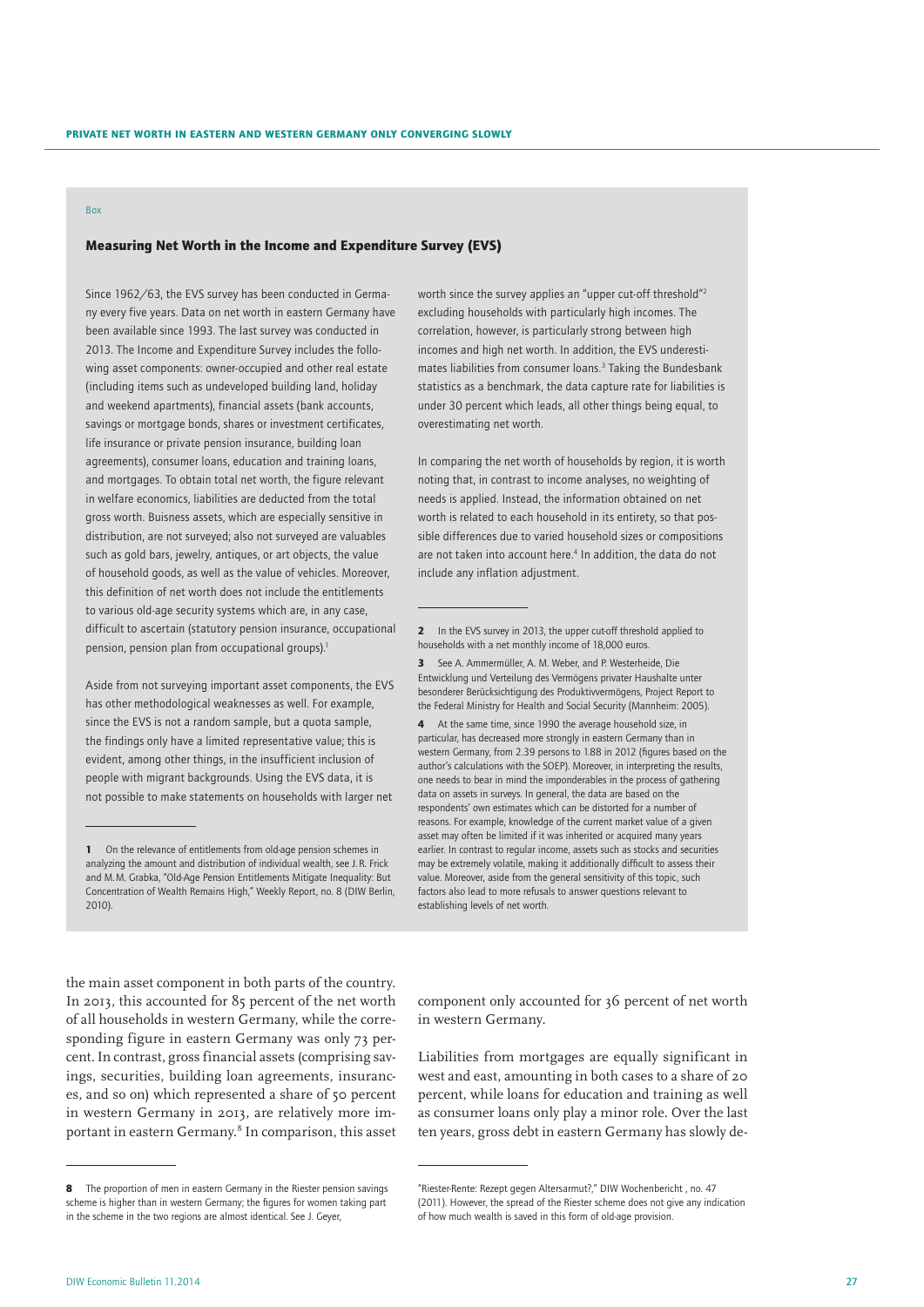#### Table

## Portfolio of Net Worth By Region

|                                                            | Former West Germany <sup>1</sup> |          |          | Former East Germany and Berlin <sup>1</sup> |        |        |
|------------------------------------------------------------|----------------------------------|----------|----------|---------------------------------------------|--------|--------|
|                                                            | 2003                             | 2008     | 2013     | 2003                                        | 2008   | 2013   |
| Relative share of asset components to net worth in percent |                                  |          |          |                                             |        |        |
| Gross financial assets                                     | 32                               | 39       | 36       | 42                                          | 53     | 50     |
| Residual consumer loans                                    | 1                                | 1        | 1        | $\overline{2}$                              | 3      | 3      |
| Residual education and training<br>loans                   |                                  | $\Omega$ | $\Omega$ |                                             | 1      | 1      |
| Real estate and property assets                            | 90                               | 83       | 85       | 87                                          | 75     | 73     |
| Residual debt on mortgages                                 | 20                               | 21       | 20       | 27                                          | 24     | 20     |
| Gross total worth                                          | 121                              | 122      | 122      | 129                                         | 128    | 124    |
| Total debt                                                 | 21                               | 22       | 22       | 29                                          | 28     | 24     |
| Net total worth                                            | 100                              | 100      | 100      | 100                                         | 100    | 100    |
| Average value per household in euros                       |                                  |          |          |                                             |        |        |
| Gross financial assets                                     | 43,500                           | 52,000   | 51,100   | 23,200                                      | 28.700 | 30.900 |
| Residual consumer loans                                    | 1.400                            | 1.700    | 1.800    | 1.300                                       | 1.600  | 1.800  |
| Residual education and training<br>loans                   |                                  | 300      | 500      |                                             | 300    | 500    |
| Real estate and property assets                            | 122,600                          | 109,100  | 119,900  | 47,500                                      | 41,000 | 44,900 |
| Residual debt on mortgages                                 | 27.800                           | 27.100   | 28.200   | 14.700                                      | 13.200 | 12,300 |
| Gross total worth                                          | 166,100                          | 161,200  | 171,100  | 70,700                                      | 69,700 | 75,800 |
| Total debt                                                 | 29,200                           | 29,100   | 30,500   | 16,000                                      | 15,200 | 14,600 |
| Net total worth                                            | 136,900                          | 132,000  | 140.600  | 54.700                                      | 54.600 | 61,200 |

*1 Prior to EVS 2013, West Berlin was classified as the former West Germany and East Berlin as eastern Germany.*

*Source: Einkommens- und Verbrauchsstichprobe (Income and Expenditure Survey EVS.*

In both eastern and western Germany, property ownership is quantitatively the most important asset component.

> clined to meet the levels in western Germany; while this amounted to 29 percent of net worth in 2003, this figure fell to 24 percent in 2013, reaching a level comparable to the 22 percent in western Germany.

> In relation to all households, the average amount of the various asset or debt components in eastern Germany is lower in each case than in western Germany. Hence, in 2013 households in eastern Germany only recorded gross financial assets of 30,900 euros, equivalent to just 60 percent of the corresponding net worth in western Germany. In contrast, both in west and east, consumer loans as well as loans for education and training, which are quantitatively insignificant, amount to less than 2,000 and 500 euros respectively.

> The figures for the residual debt on mortgages reflect the different developments in eastern and western Germany. While residual mortgage debt has been decreasing in eastern Germany since 2003 and only amounted to 12,300 euros in 2013, these liabilities have shown a slight growth in western Germany since 2003 and presently amount to 28,200 euros.

## Figure 2

# Households in Owner-Occupied Property and Income from Letting and Leasing

In percent

## Owner-Occupied Property



## Income from Letting and Leasing



*Source: SOEPv29, households.*

© DIW Berlin

© DIW Berlin

Households in eastern Germany continue to be significantly less likely to live in owner-occupied property.

Quantitatively, real estate and property holdings are the most important component of net worth. However, with property assets in eastern Germany amounting to 44,900 euros, this still only represents 37 percent of the corresponding figure in western Germany (119,900 euros).

# No Catch-Up Process in Owner-Occupied Residential Property

Given the particular quantitative importance of property ownership, the following examines this in more detail.9 Here, it is necessary to distinguish between own-

<sup>9</sup> In addition to the quantitative factor, due to its utility function, real estate plays a particular role in old-age provision; after the repayment of the mortgage, if necessary, owners can live rent-free in their property in their old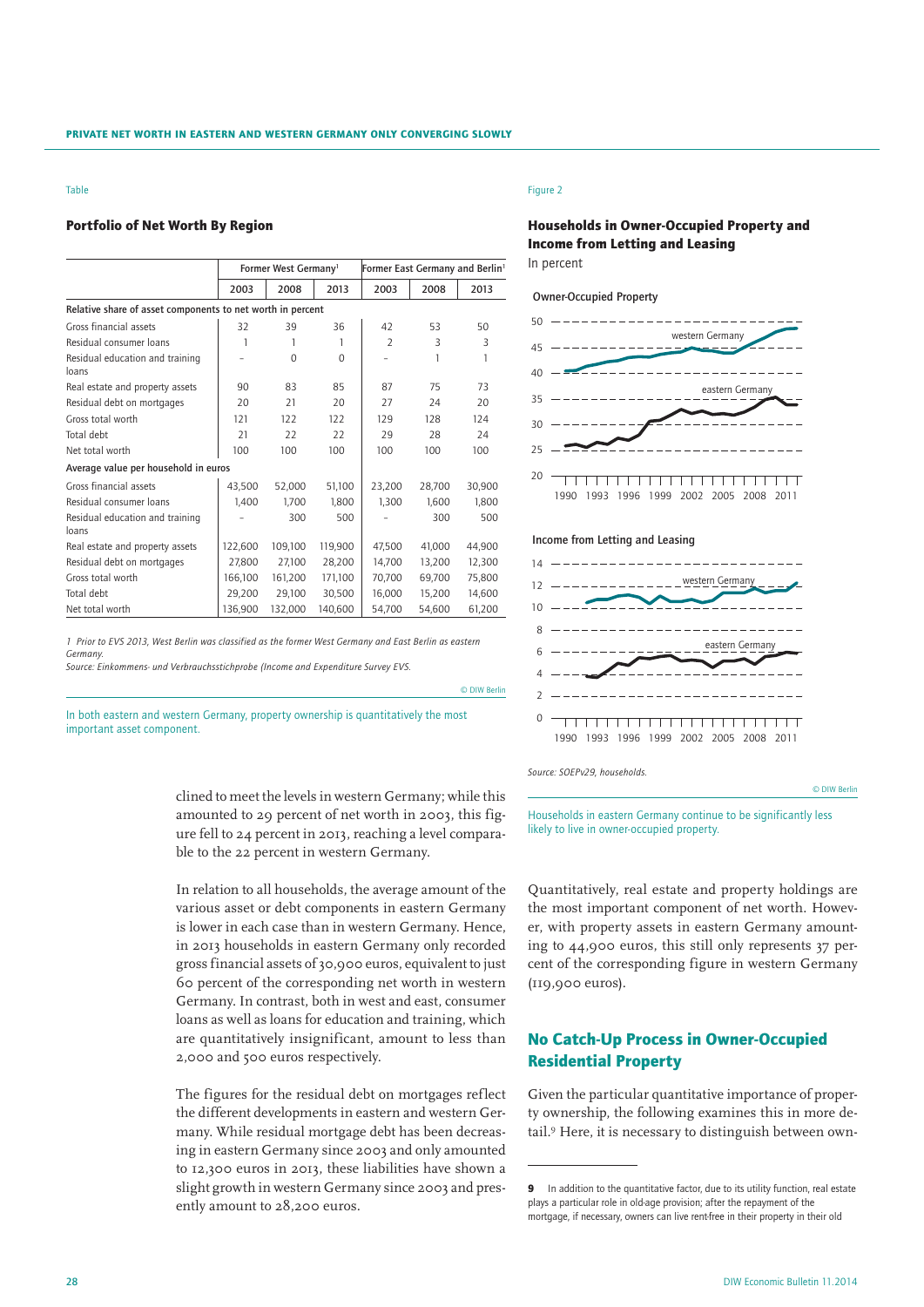# Market Value of Real Estate and Property Holdings

In 1,000 euros



*Sources: Federal Statistical Office, "Einkommens- und Verbrauchsstichprobe," 15(1) (2013) (special issue); Wirtschaft und Statistik 3 (1999): 210–220.*

© DIW Berlin

Market value of real estate and property in eastern Germany only amounts to approximately 50 percent of that in western **Germany** 

er-occupied residential property (for example, an owner-occupied house or apartment) and other real estate and property (land, rented real estate, holiday homes, and so on.). In 1990, the proportion of households living in owner-occupied property in eastern Germany was significantly lower than in western Germany (see Figure 2). Only around one-quarter of all households in eastern Germany owned this form of asset, while over 40 percent of those in western Germany lived in owner-occupied property. Hence, both in the west and the east, the dominant residential form was tenant households.

Although the percentage of owner-occupied property has significantly risen since then, the gap of 15 percentage points has not decreased. In 2013, nearly 50 percent of all western German households were now living in owner-occupied property. In eastern Germany, in contrast, this proportion only rose to around one-third. Moreover, over the past five years, the percentage of owner-occupiers in western Germany increased noticeably faster than in eastern Germany. These differences may well be traceable to the discontinuation of the scheme to provide state subsidies to those buying their own residential property (Eigenheimzulage), which was only in force up until

#### Figure 4

## Residual Debt on Mortgages

In 1,000 euros



*1 Figure estimated for western Germany.*

*Sources: Federal Statistical Office, "Einkommens- und Verbrauchsstichprobe," 15(1) (2013) (special issue); Wirtschaft und Statistik 3 (1999): 210–220.*

© DIW Berlin

In eastern Germany, liabilities from mortgages have reached 70 percent of the value in western Germany.

December 31, 2005.<sup>10</sup> Given the same level of subsides, the significant differences in the price of building land in east and west meant that a family in eastern Germany was far more likely to create property assets through this scheme than a family in western Germany.

In comparison, a slight catch-up process is evident in households with other types of property ownership (see Figure 2).<sup>11</sup> In 1992, for example, 10 percent of all households in western Germany received income from other property, while this figure was less than four percent in eastern Germany. By 2012, this gap had been reduced to approximately half the western German level (12 to six percent).

There is also no catch-up process evident either from the figures for market value developments in residential real estate in eastern and western Germany (see Figure 3). In both regions, the nominal market value has risen by a good 25 percent over the past 20 years. In eastern Germany, market values continue to remain at close to half

age and, in contrast to tenants, have a relevant income advantage on this, see J. R. Frick, M. M. Grabka, T. Smeeding, and P. Tsakloklu, "Distributional effects of imputed rents in five European countries," Journal of Housing Economics, vol. 19 (2010): 167–179.

<sup>10</sup> See the Eigenheimzulagengesetz (Law on Subsidies for Residential Property). Since 2006, there has no longer been a national program to promote owner-occupied property in Germany. Aside from state subsidy schemes, the key factors fuelling real estate demand also include the level of interest and related financing options, as well as the anticipated level of inflation.

<sup>11</sup> Here, these are approximated through the income households receive from other property. As a result, since not all property is let or leased and so produces income, the extent of other property ownership is underestimated.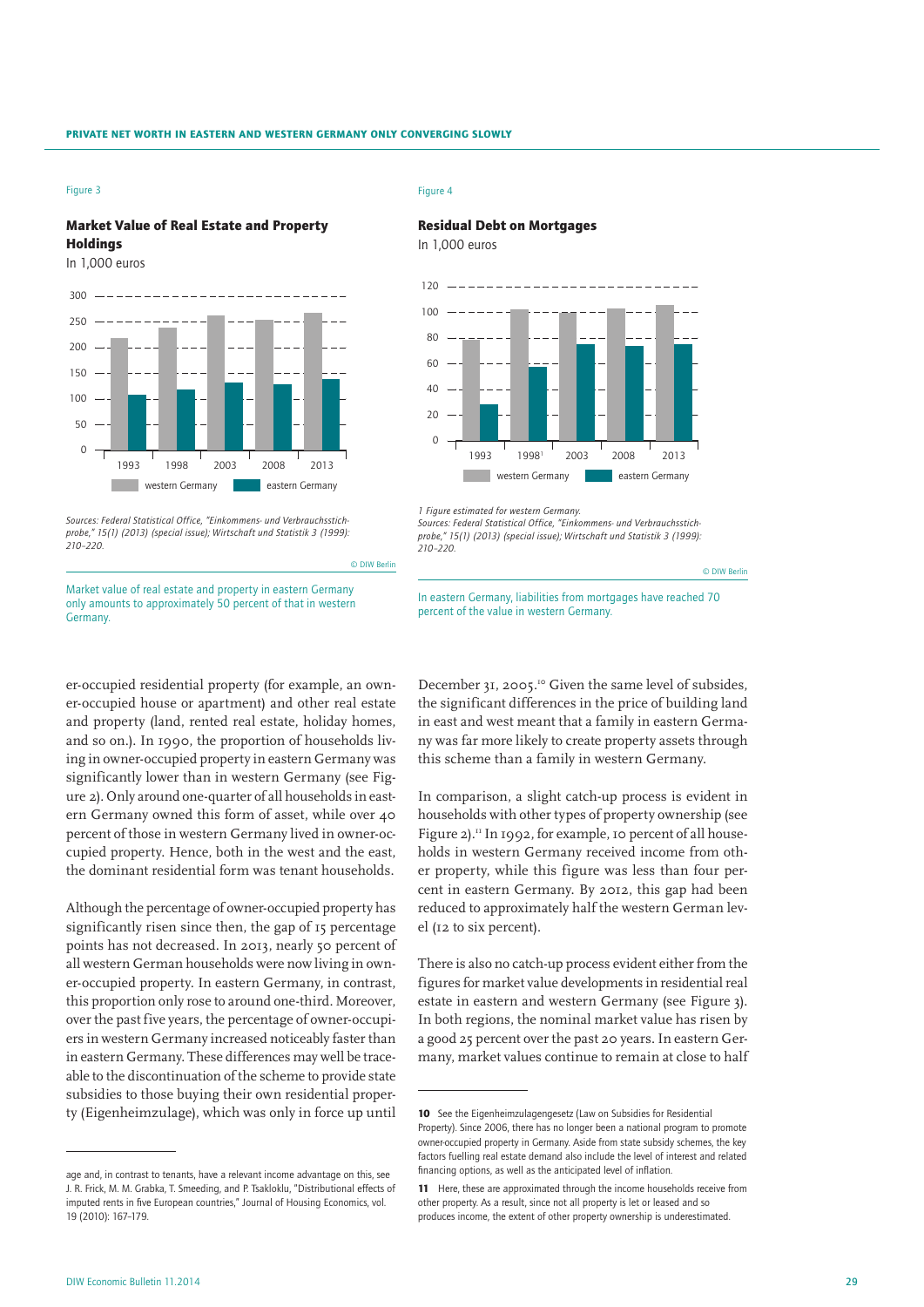

Assessment of Refurbishment Need in Owner-Occupied Apartments/House—Owners Only In percent

Apartment/house owner-occupiers in eastern Germany more frequently describe the condition of their properties as poor.

the levels in western Germany. Since real estate values also develop in relation to a region's purchasing power, this can also be explained by continuing below-average income levels on the labor market in eastern Germany.<sup>12</sup>

The development in residual debt on mortgages for these real estate and property holdings shows a contrary trend (see Figure 4). While the value of these liabilities in western Germany since the late 1990s has shown little movement, remaining at approximately 100,000 euros, liabilities in the former East German Länder significantly increased up to 2003, and have presently reached more than 70 percent of the level in western Germany. Given the lower income levels in eastern Germany, households there have to take on relatively more debt to acquire residential property than their counterparts in the west. As a result, the net worth of property in eastern Germany continues to trail the comparative figure in western Germany.

Condition of Property in East Still Worse than in the West

One factor to explain the lower market value of owner-occupied property in eastern Germany is the condition of the buildings (see Figure 5). In a survey of owner-occupied real estate in 2013, when owners were asked about the need to refurbish their properties, nearly 80 percent in western Germany replied that their property was in good condition, while less than 70 percent of property owners in eastern Germany gave the same response. Although there was a rapid process of improvements (and modernization) in owner-occupied residential property there in the 1990s, this catch-up process has ground to a halt since the start of the 2000s.

## Convergence in Living Space and Furnishings

An ongoing catch-up process can still be observed in owner-occupied residential property. While in 1990, the average living space in eastern Germany of 87 square meters (sqm) was still over 20 sqm less than in western Germany, the most recent survey shows this gap decreasing to 14 sqm (see Figure 6). At the same time, over the last 25 years, the size of residential properties in both east and west has grown by over 10 percent. This growth

<sup>12</sup> For example, one of the lowest prices for a used single-family house or duplex can be found in the district of Landkreis Mansfeld-Südharz at only 440 euros per square meter, while the equivalent price in Munich is 6,080 euros. The level of income in the former region is far below average, while the latter is numbered among those areas in Germany with the highest income levels. See J. Lembke, "Deutschland driftet auseinander," Frankfurter Allgemeine Zeitung, August 30, 2013, 28.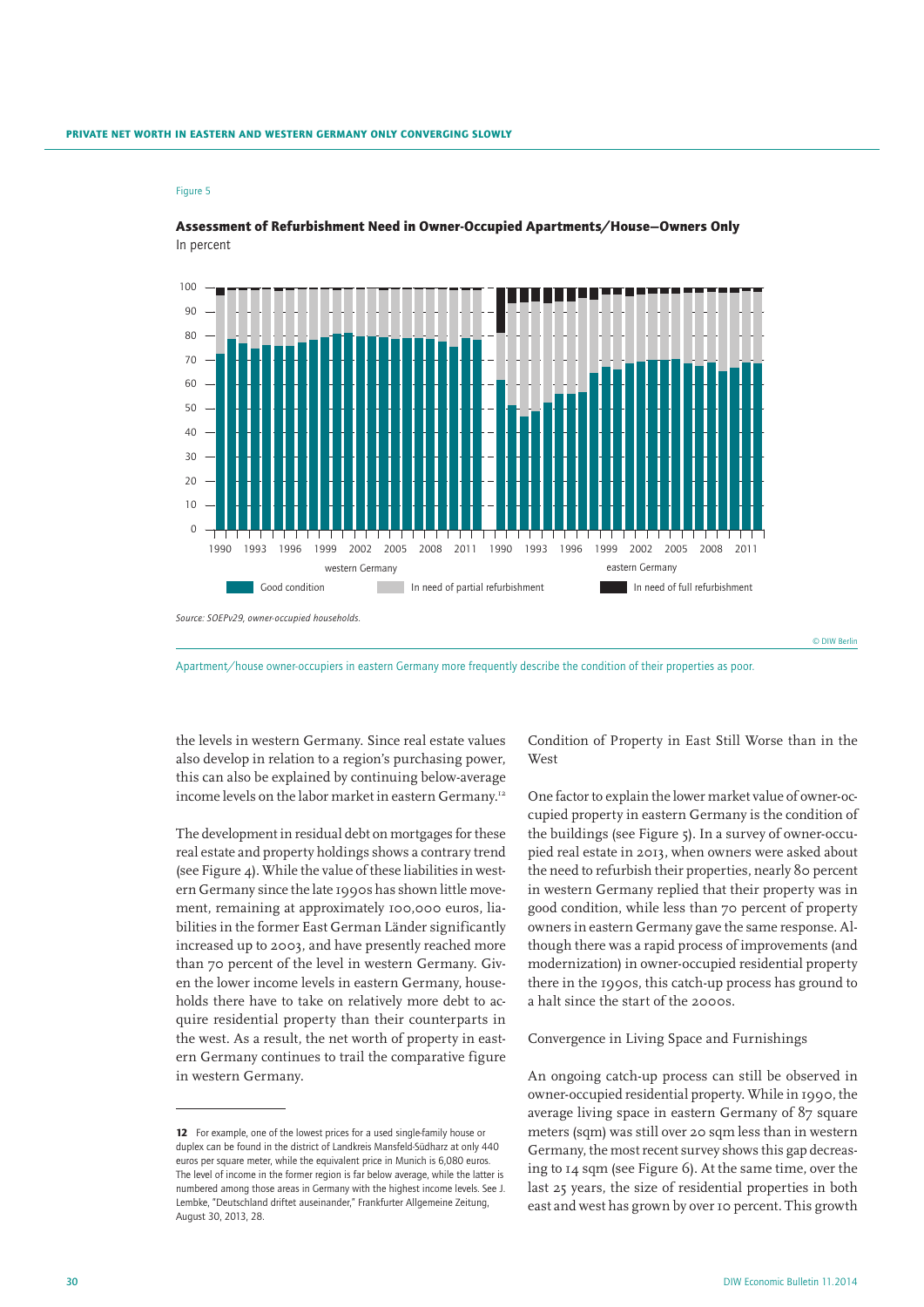# Living Space Per Apartment and Per Capita— Owner-Occupied Property Only

In square meters



#### Figure 7

## Owner-Occupied Households with Central Heating

In percent



*Source: SOEPv29, owner-occupied households.*

© DIW Berlin

Owner-occupied households in eastern Germany have significantly increased living space per capita since 1990.

is even more marked when living space is set in relation to the number of household members. Here, eastern Germany has made a major leap forwards. In the early 1990s, each owner-occupier had on average only 37 sqm of space available per person, compared to 50 sqm in western Germany. By 2012, the average living area in eastern Germany had risen by over 50 percent to  $57$  sqm per person (66 sqm per person in the west).<sup>13</sup>

A substantial convergence process can also be noted in home furnishing (see Figure 7). Although eastern Germany had a significant modernization backlog, this was rapidly addressed and reduced. For example, while in the 1990s, over 90 percent of all owner-occupied residential properties in western Germany were fitted with central heating, the corresponding figure in eastern Germany was only two-thirds (moreover, frequently coal-powered central heating). From the mid-2000s, the provision of central heating systems in owner-occupied properties in both regions of Germany has been nearly the same, since almost every residential property now has this kind of heating. A similar convergence process can also be observed with regard to the provision of hot water and sanitary facilities with shower, bath, and WC in residential properties. Since the new millennium, both eastern and western Germany have virtually the same level of furnishings.

# Since the mid-2000s, it has hardly been possible to identify a difference between the two regions

## Conclusion

Nearly 25 years after the fall of the Wall, there are still significant differences in average net worth between eastern and western Germany. The average household net worth of 67,400 euros in eastern Germany is less than half that in western Germany.

No catch-up process has been observed in the spread of owner-occupied property—which is quantitatively still the most important form of asset in Germany. While in western Germany almost every second household is in owner-occupied property, this figure has remained at only one-third for all eastern German households. However, not only is the distribution of owner-occupied real estate lower in eastern Germany, the average market value of these properties is also only approximately half that of western Germany. Here, one can cite as an explanation lower than average pay levels, the continuing high rates of unemployment, and demographic developments with a shrinking population in large parts of eastern Germany. The condition of the buildings in eastern Germany also remains slightly worse than those in the west. A clear catch-up process can be observed in average living space and home furnishings, with eastern Germany nearly closing the gap to western Germany here.

Given the overall lower wage and income levels, and higher unemployment, the opportunities for net worth

<sup>13</sup> These findings are congruent with the decreasing size of households especially in eastern Germany.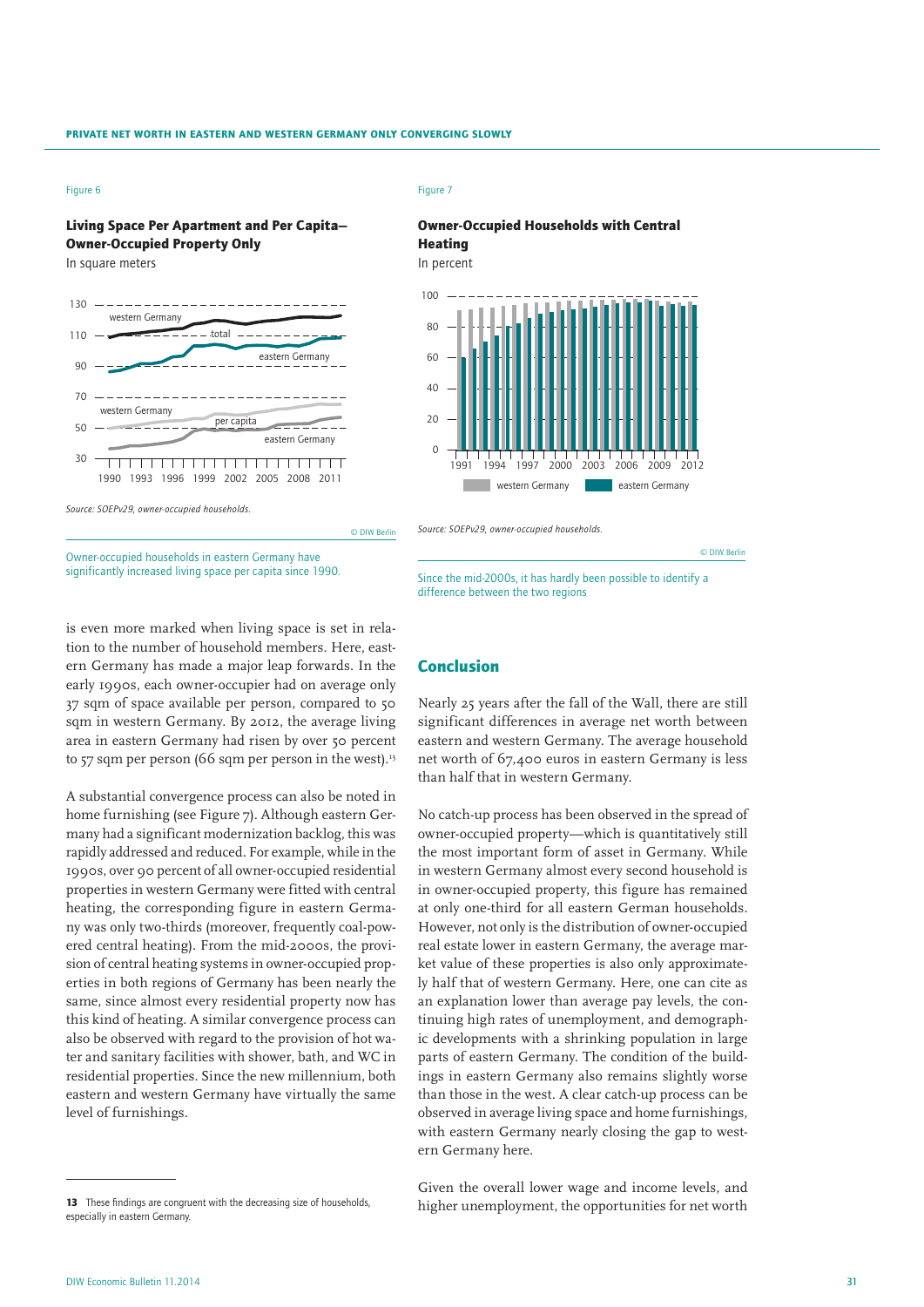formation for the population in eastern Germany may well continue to be worse than for their counterparts in western Germany.<sup>14</sup> In addition, inheritance and gifts form a significant factor in wealth formation.<sup>15</sup> Irrespective of east-west migration, one can assume that the largest number of intergenerational transfers in the future cohort of those inheriting will take place within each of the regions analyzed here (east and west), and thus similarly play no significant part in reducing wealth differentials between them.

For wealth formation and old-age security, owner-occupied residential property has a particular significance. In an international comparison, the rate of owner-occupancy in Germany is very low. Germany is one of the few European countries without a national program to promote home ownership. If policy-makers planned to make property ownership more attractive, particularly for the half of the population on a low income, eastern Germany would profit more from state funding instruments due to the lower income levels there and this could then somewhat reduce the net worth differential that still exists 25 years after the fall of the Wall.

Markus M. Grabka is a Research Associate of the Research Infrastructure Socio-Economic Panel (SOEP) at DIW Berlin | mgrabka@diw.de JEL: D31, I31, R31 Keywords: net worth, EVS, eastern and western Germany, transition

<sup>14</sup> See M. M. Grabka, J. Goebel, and J. Schupp, "Höhepunkt der Einkommensungleichheit in Deutschland überschritten?," DIW Wochenbericht, no. 43 (2012).

<sup>15</sup> See J. R. Frick and M. M. Grabka, "Zur Entwicklung der Vermögensungleichheit in Deutschland," Berliner Journal für Soziologie, vol. 19, no.4 (2009): 577-600.